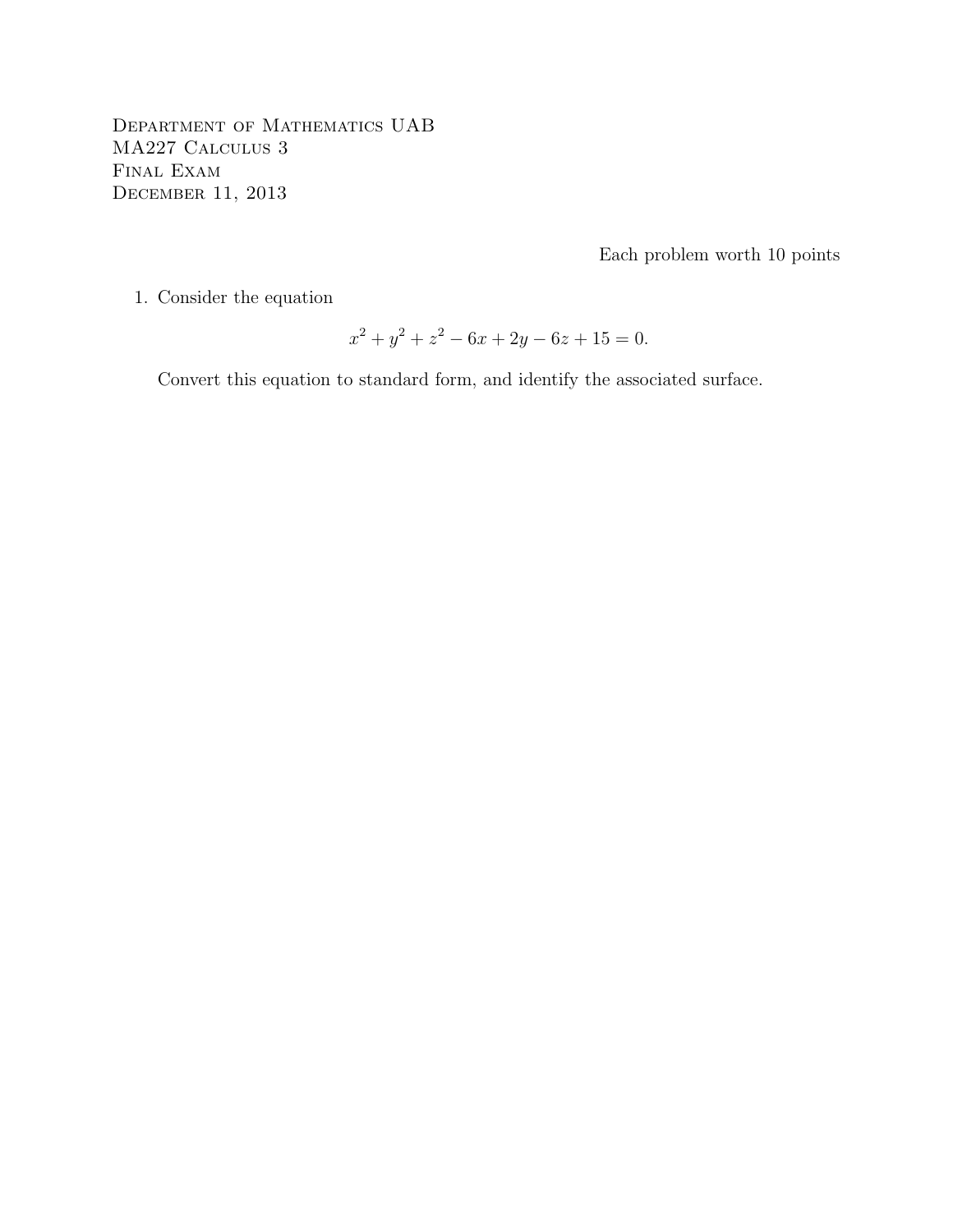2. Find an equation for the surface consisting of all points that are equidistant from the point  $(0, 0, -1)$  and the plane  $z = 1$ . Identify the surface.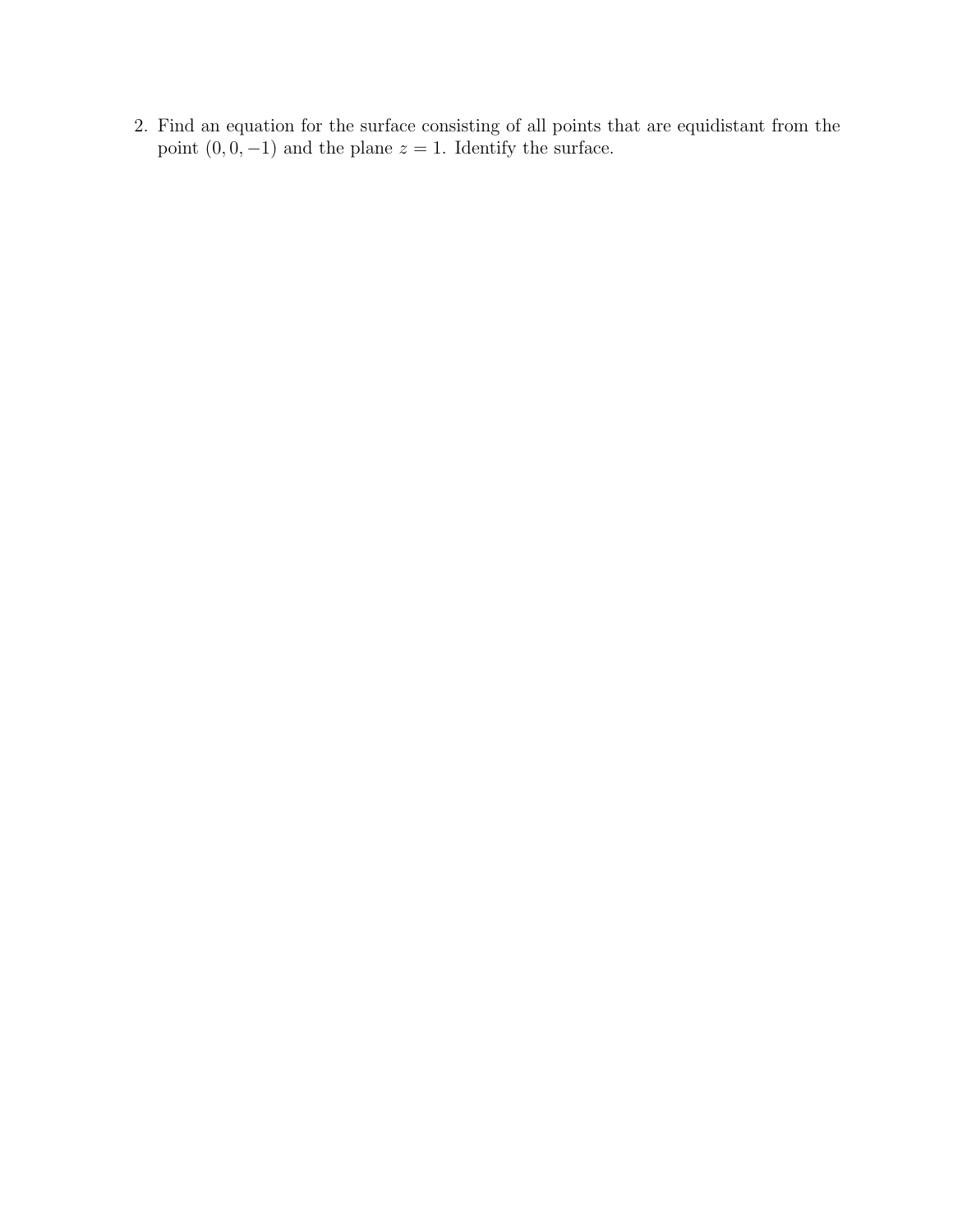3. Use differentials to estimate the amount of metal in a closed cylindrical can that is 20 cm high and 5 cm in diameter if the metal in the top and the bottom is 0.2 cm thick and the metal in the sides is 0.05 cm thick.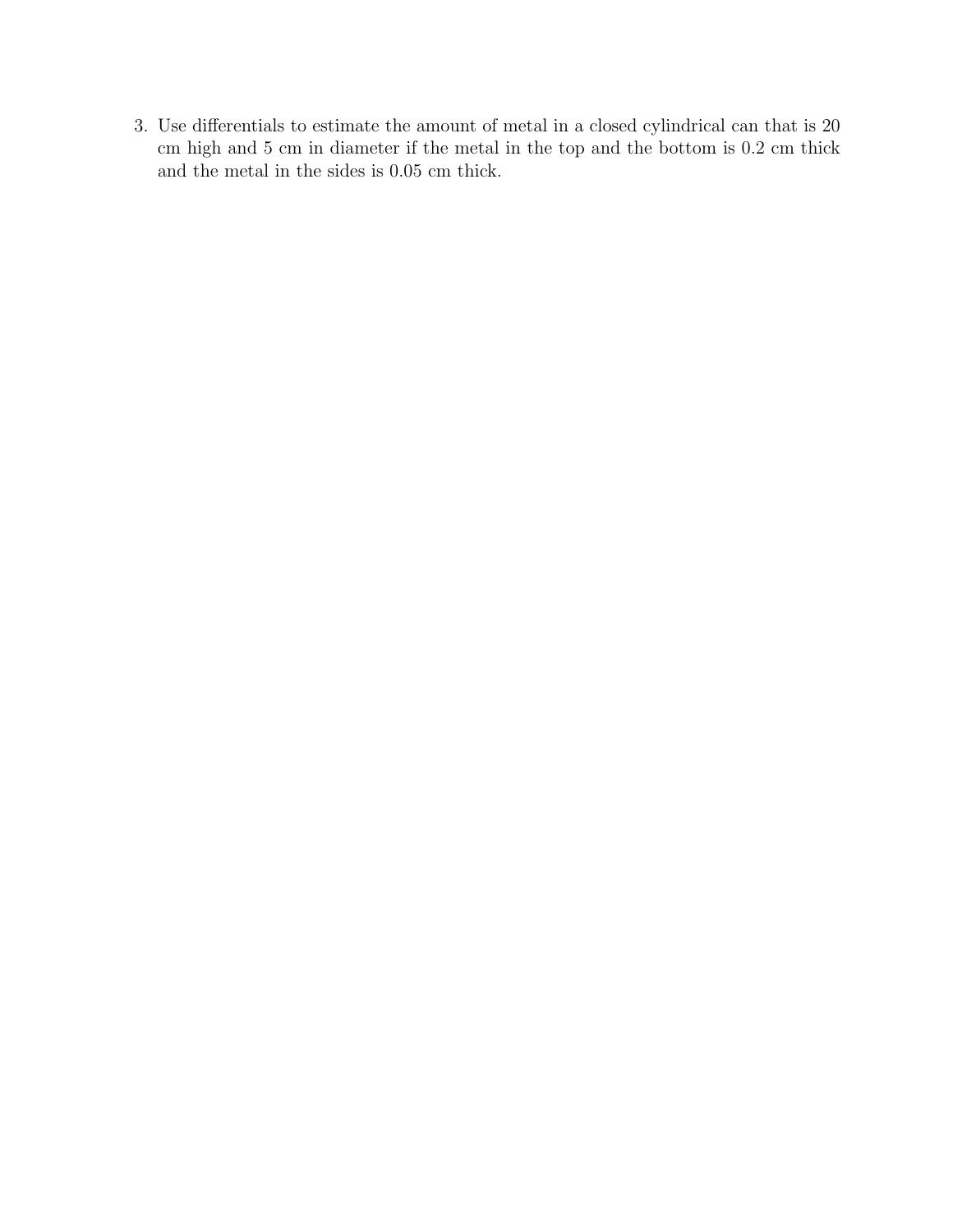4. Find the local maximum and minimum values and saddle point(s) of the function

$$
f(x, y) = x^3 + 6xy + 8y^3.
$$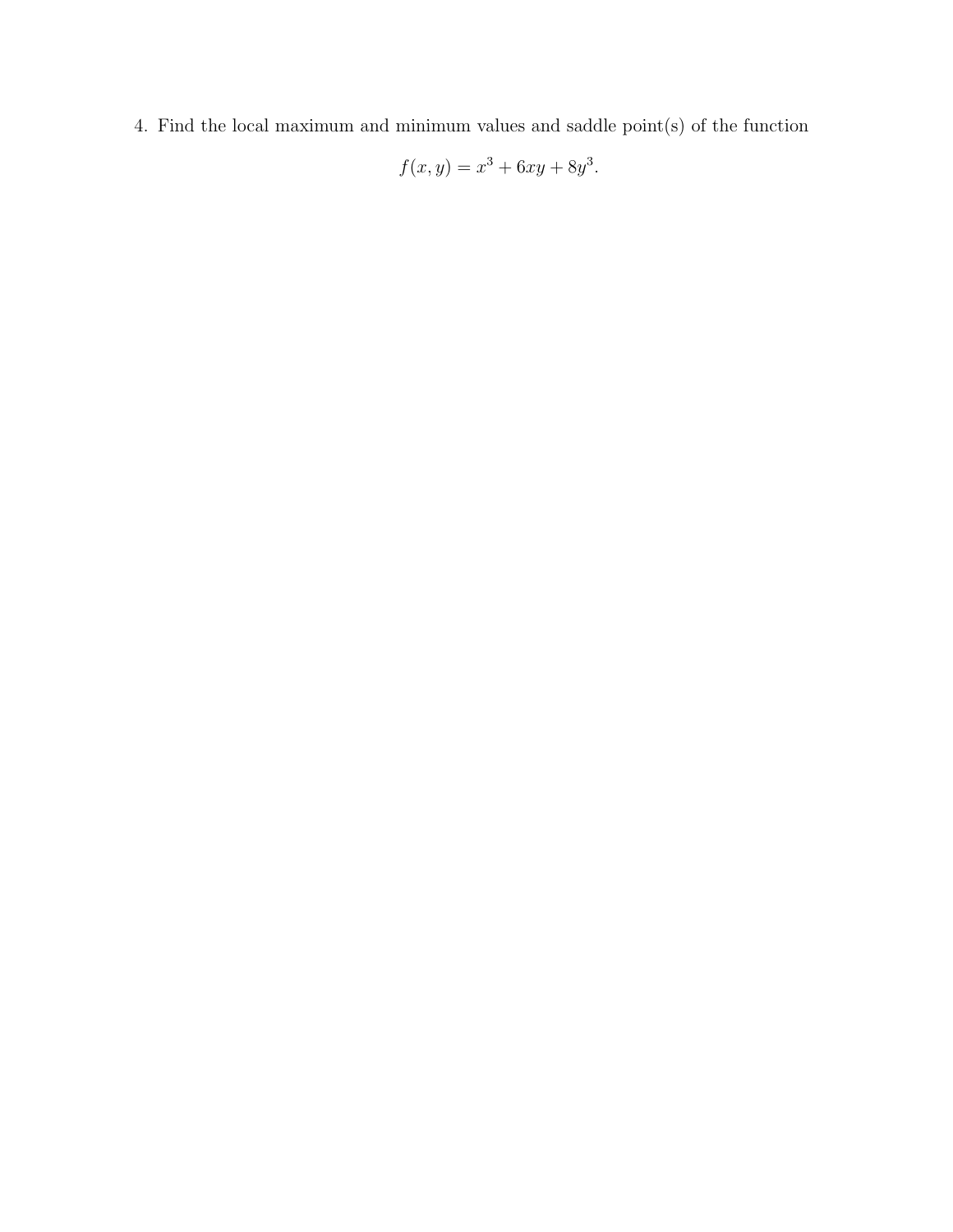5. Find the absolute maximum and minimum values of  $f(x, y) = xy^2 - 1$  on the set  $D = \{(x, y) : x \ge 0, y \ge 0, x^2 + y^2 \le 4\}.$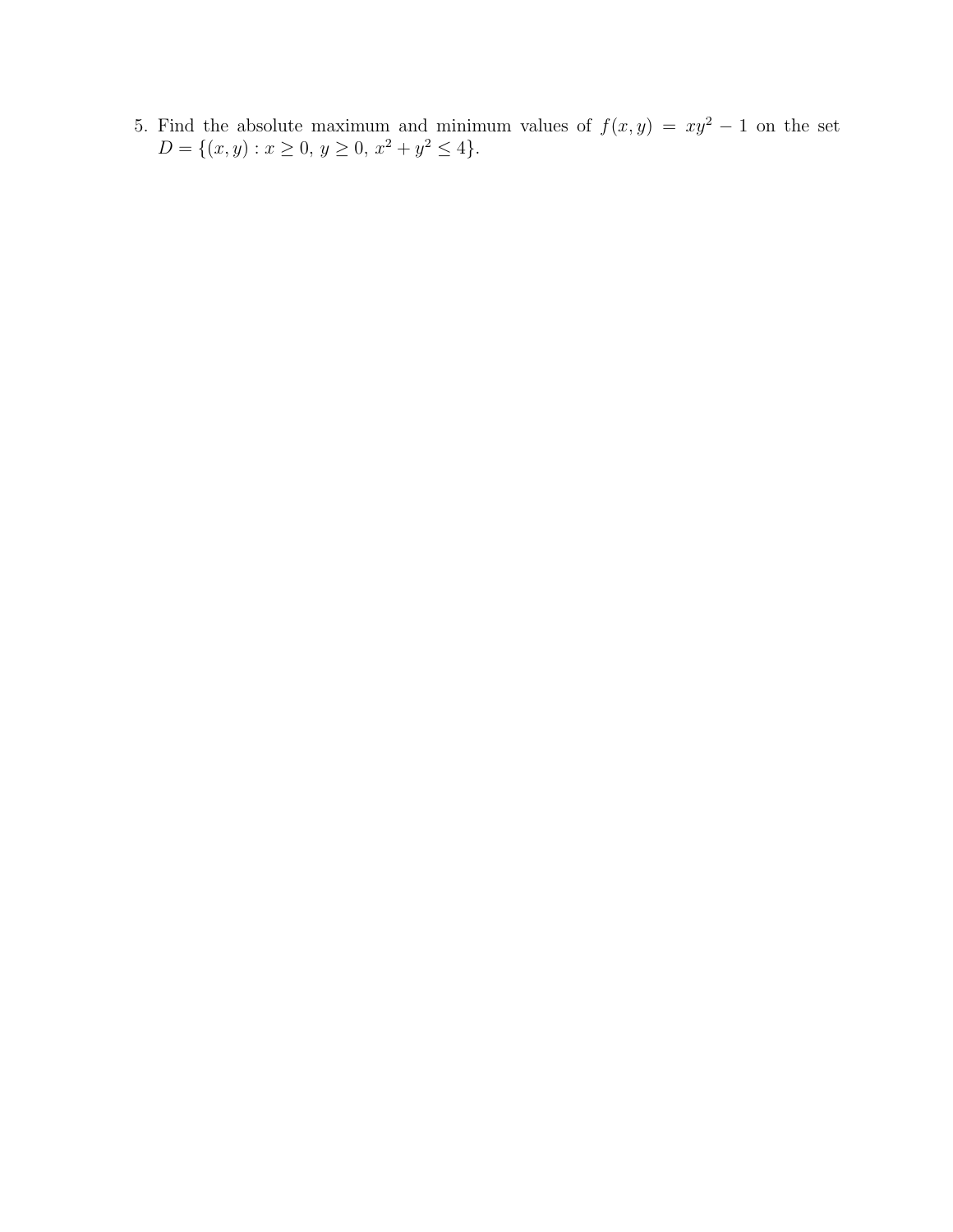6. Use Lagrange multipliers to find the maximum and minimum values of the function  $f(x, y) = 4x + 3y$  subject to the given constraint  $x^2 + y^2 = 1$ .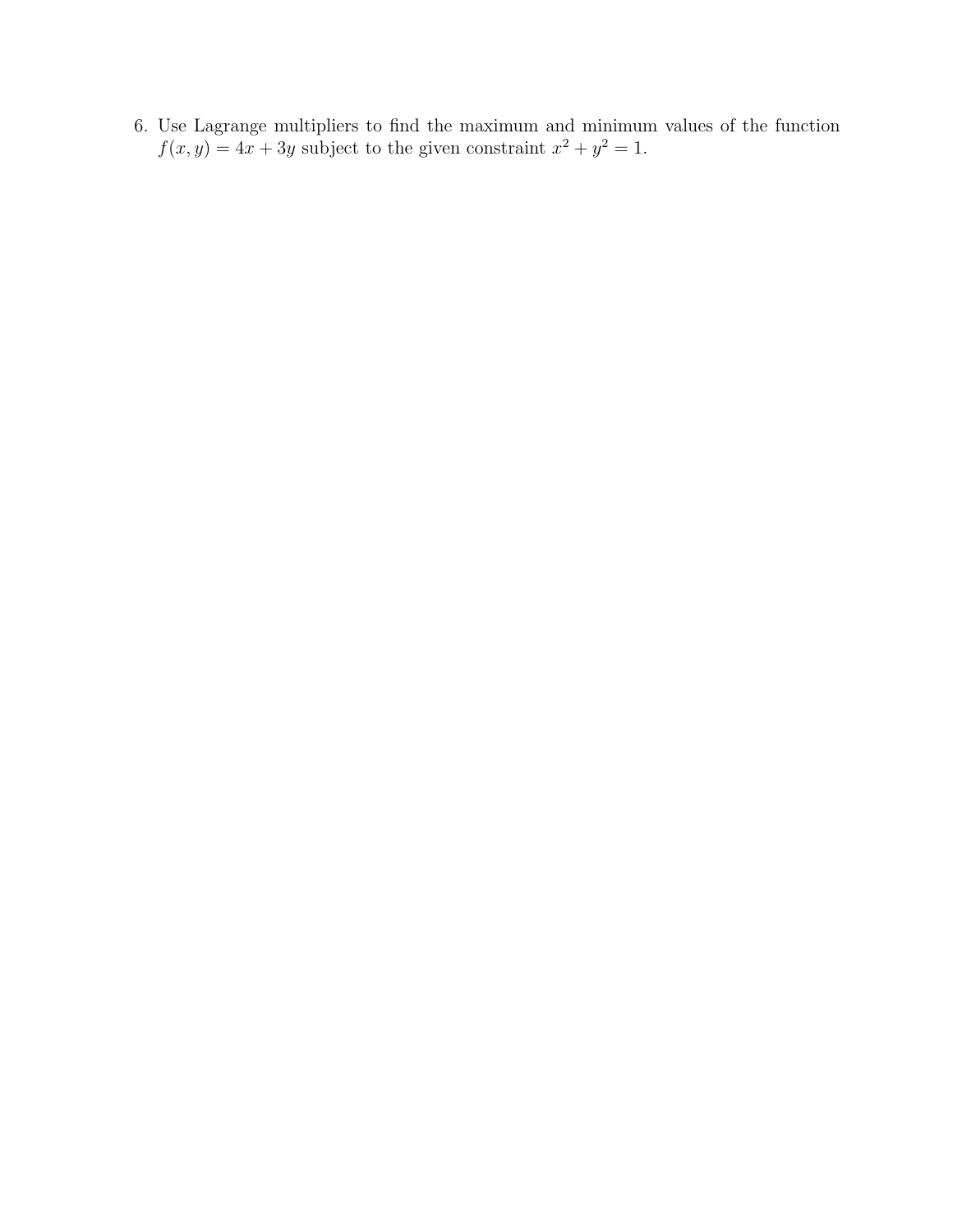7. Use a double integral to find the area of the region inside the circle  $(x-4)^2 + y^2 = 16$ and the circle  $x^2 + y^2 = 16$ .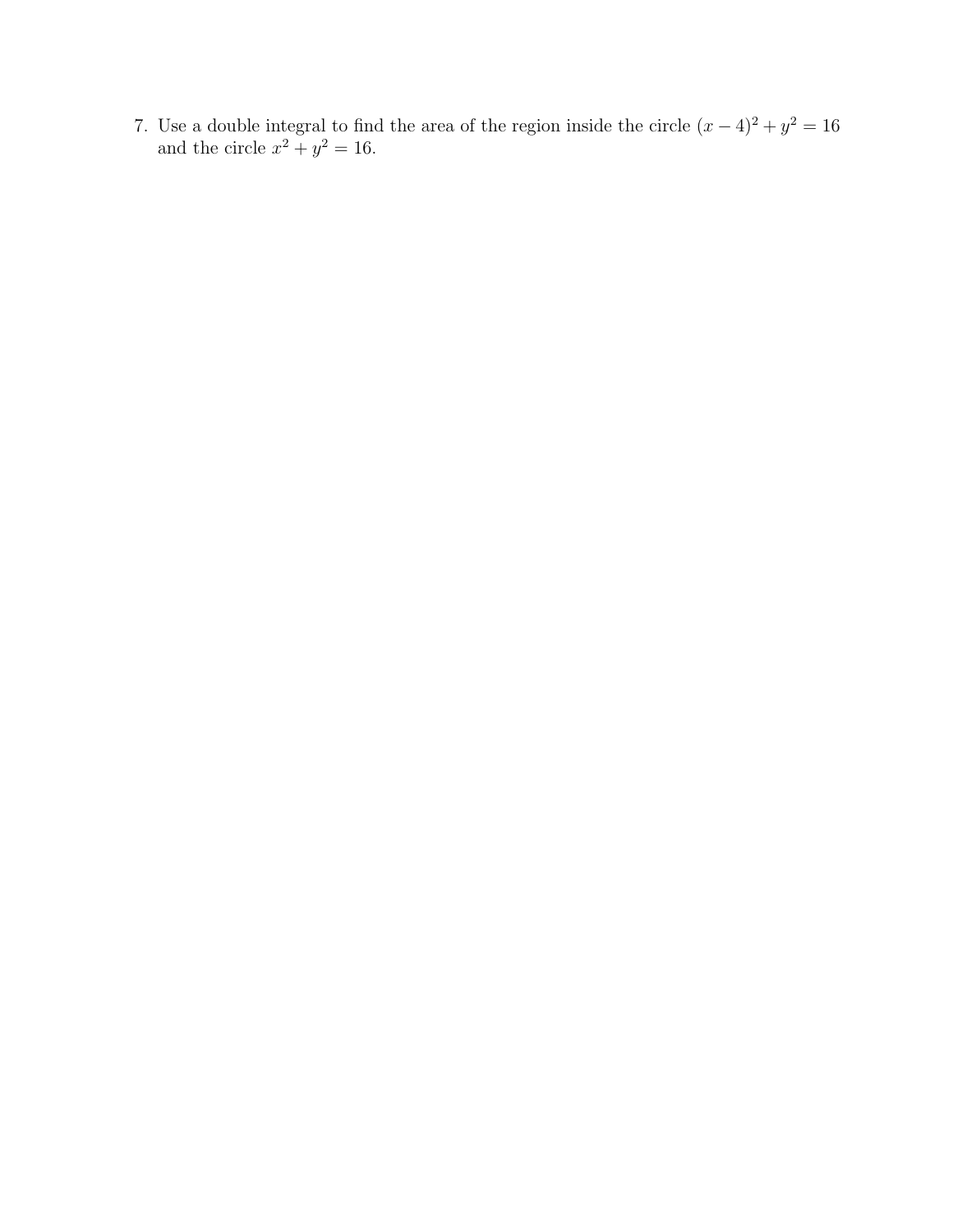8. Use a triple integral to find the volume of the tetrahedron bounded by the three coordinate planes and the plane  $x + 2y + z = 1$ .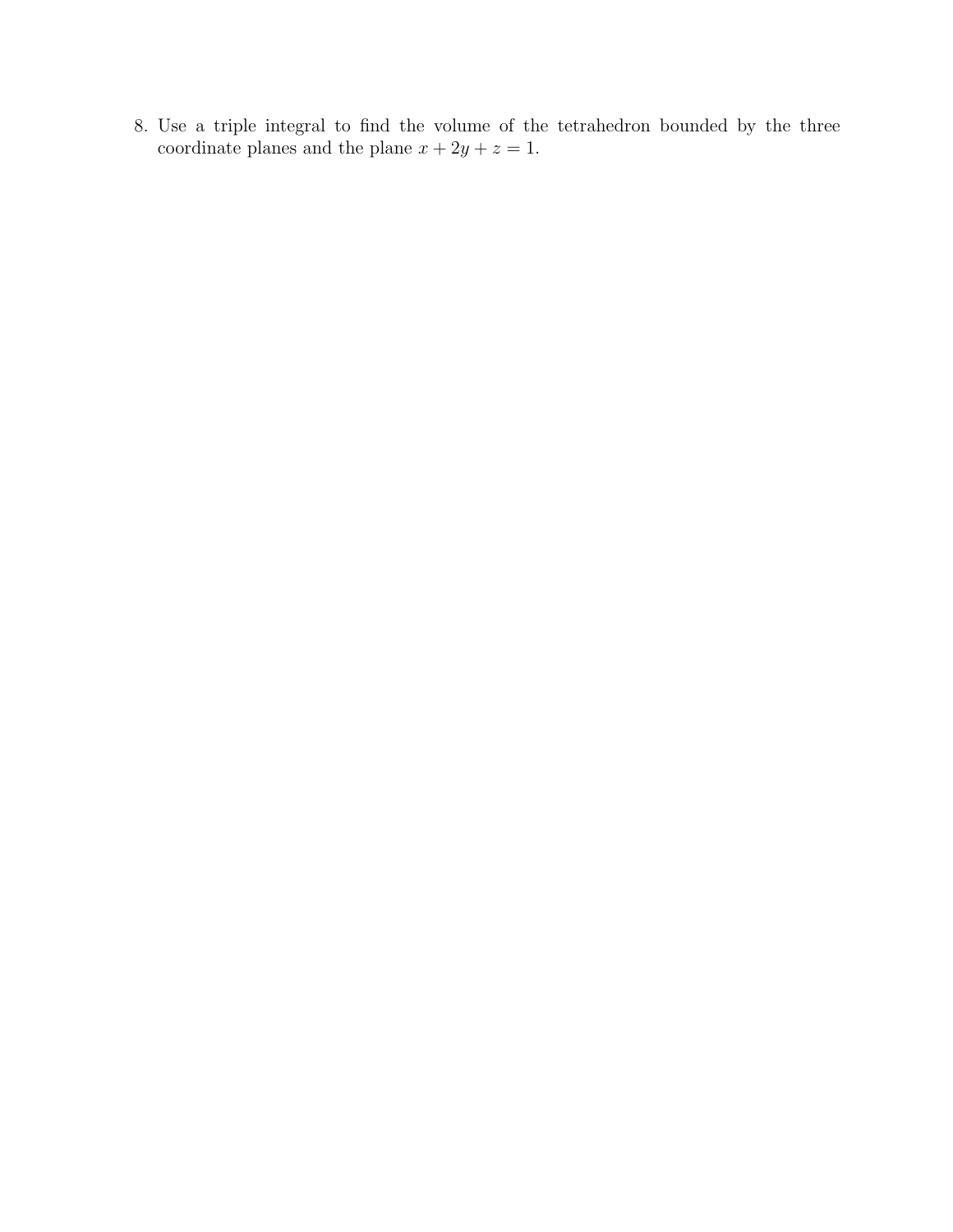9. By making an appropriate change of variables, evaluate the integral

$$
\iint_D \cos(7\frac{y-x}{y+x}) dA
$$

where  $D$  is the trapezoidal region with vertices  $(4, 0)$ ,  $(5, 0)$ ,  $(0, 5)$ , and  $(0, 4)$ .